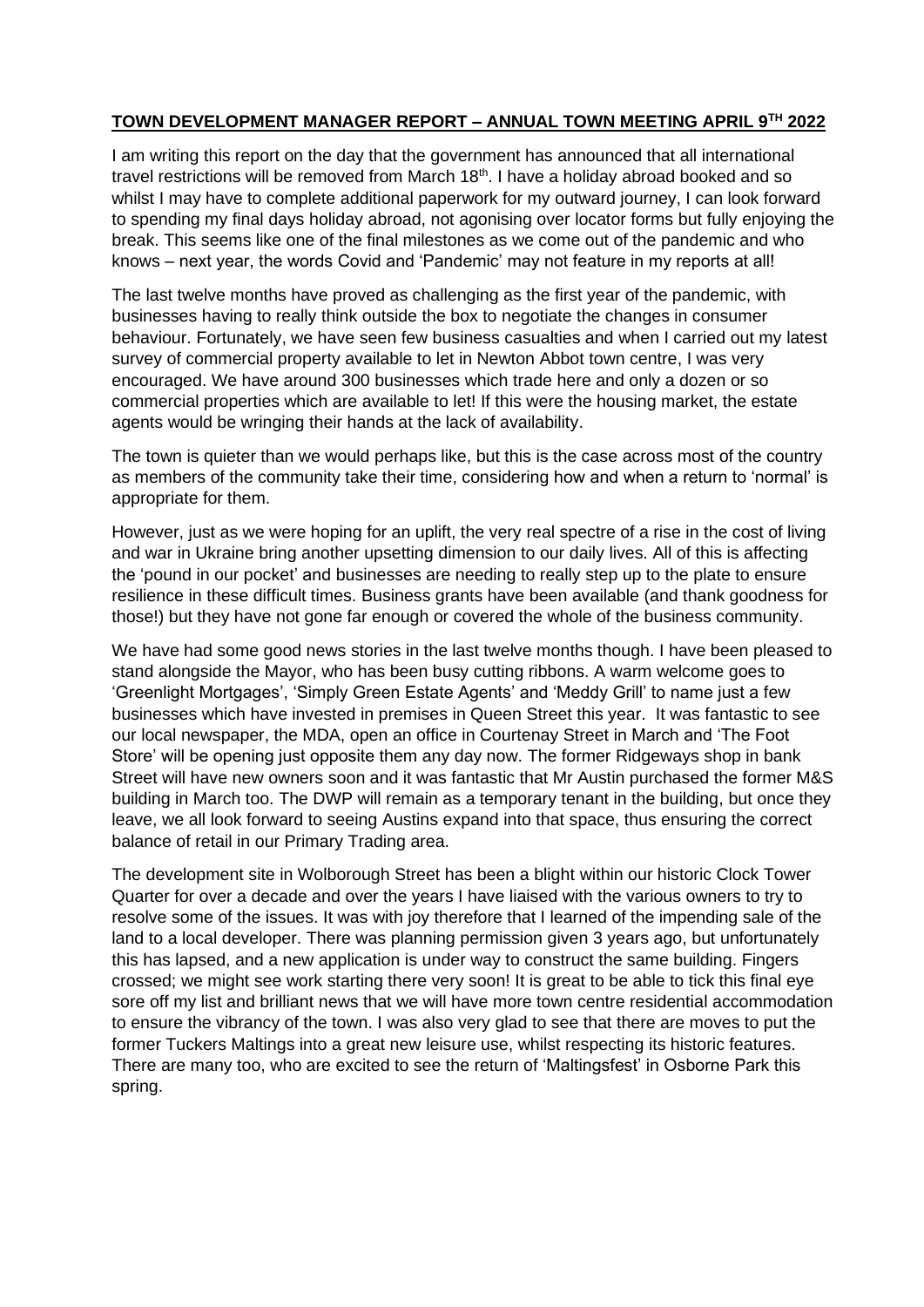We see the return of events to the town centre this year, with a program which includes Easter, May Day, the Queens Platinum Jubilee, and the Carnival to name but a few. The town council continues to do its bit on cleaning and greening and making the town centre attractive. In addition to the summer planting, there will be festive bunting and we hope to have celebratory flags too, where the town council will be replacing existing flag mounts, which have deteriorated on buildings. The new stainless-steel holders will be properly mounted and tested so that we can truly 'put the flags out' this summer!

Times are tough for everyone at the moment and so I continue to offer support to local businesses and try to identify ways in which we can attract more footfall into the town centre and generally improve the visitor experience. I would like to acknowledge the work of NAST here, as the towns security team headed up by Tom Hirst, does a superb job in keeping locals and visitors safe. They are the silent heroes, whose work is of immeasurable importance not just to business but to the community as a whole and I think we are very fortunate to have their experience and commitment. As well as working with NAST, I also work with a whole host of organisations which carry out vital work in the community, including the Rotary, Community Transport, the CIC, and CAB. I am always pleased to 'add power to the elbow'!

Two years ago, we learned that Newton Abbot would be receiving over £9m of Future High Streets Funding investment. As the Town Development Manager and the person who is perhaps best placed to understand what measures might be required to ensure the resilience of the town centre, I was rather saddened not to have been invited to input into Teignbridge District Councils plans. However, having learned that most of the funds were to be targeted on TDC owned assets, I understood their reasons for keeping deliberations 'in house'. However, I always have a list of projects which I feel will benefit the town and continue to try to identify ways of funding these projects.

You may have seen that we have refurbished the large town information maps which sit in each of the car parks and another project, which we are working on is the production of a visitor guide. Tourism is important, not just for 'resorts' but for towns and cities in general. More and more people, having had a taste of the staycation during the pandemic, realise that it's just as much fun to explore one's own country as it is to travel abroad. As we think about our town guide, we realise just how much Newton Abbot has to offer!



The Mayor, Cllr Mike Joyce at the opening of Simply Green.